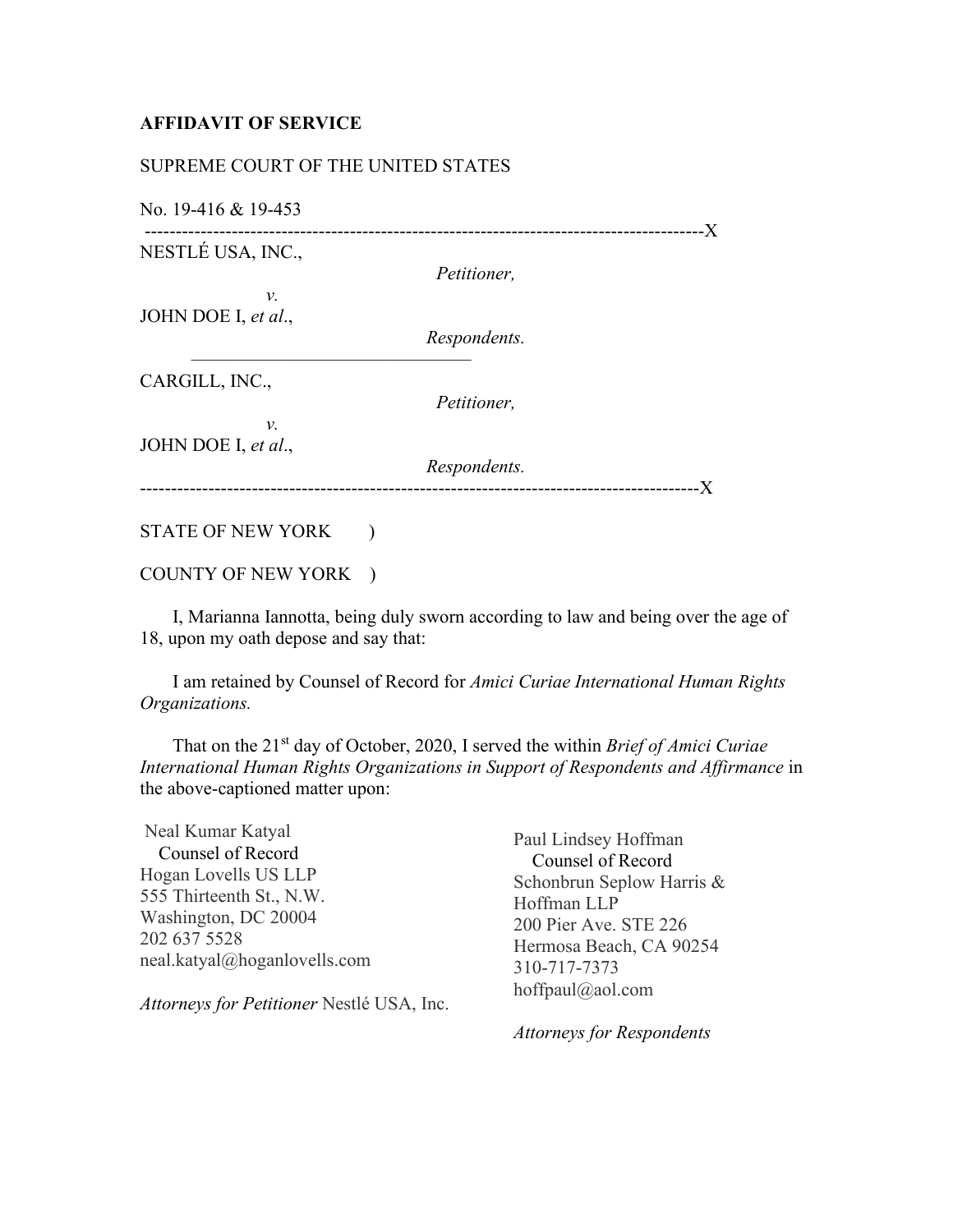Andrew John Pincus Counsel of Record Mayer Brown LLP 1999 K Street, NW Washington, DC 20006 202-263-3220 apincus@mayerbrown.com Jeffrey B. Wall Counsel of Record Acting Solicitor General United States Department of Justice 950 Pennsylvania Avenue, NW Washington, DC 20530-0001 202-514-2217 SupremeCtBriefs@USDOJ.gov

*Attorneys for Petitioner* Cargill, Inc.

by depositing three copies of same, addressed to each individual respectively, and enclosed in a post-paid, properly addressed wrapper, in an official depository maintained by the United States Postal Service, via Express Mail. An electronic version was also served by email to each individual.

 That on the same date as above, I sent to this Court forty bound copies and one unbound copy of the within *rief of Amici Curiae International Human Rights Organizations in Support of Respondents and Affirmance* through the United States Postal Service by Express Mail, postage prepaid.

In addition, the brief has been submitted electronically through the Court's electronic filing system.

All parties required to be served have been served.



(800) 274 -3321 • (800) 359-6859 www.counselpress.com